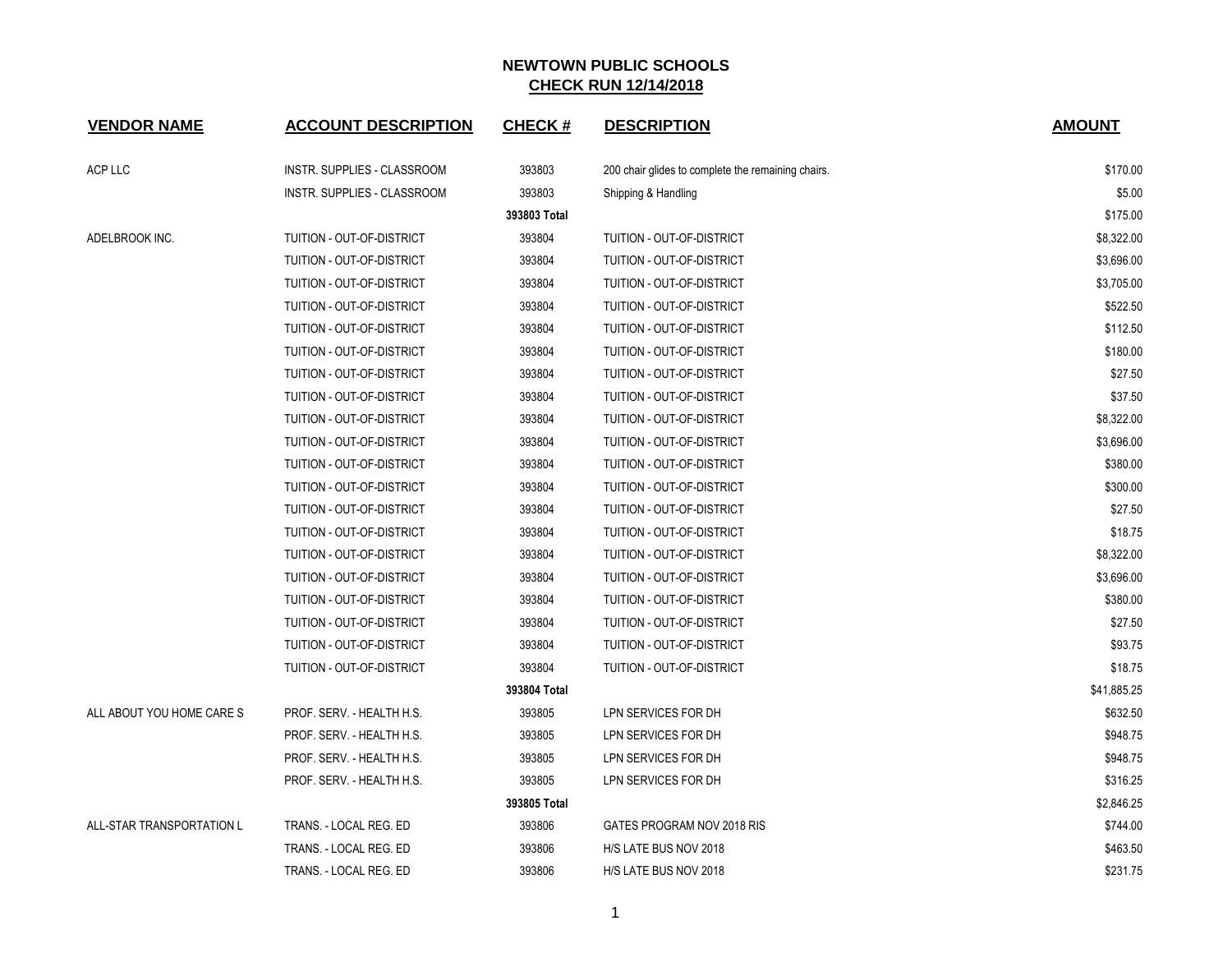| <b>VENDOR NAME</b>           | <b>ACCOUNT DESCRIPTION</b>      | <b>CHECK#</b> | <b>DESCRIPTION</b>                                   | <b>AMOUNT</b> |
|------------------------------|---------------------------------|---------------|------------------------------------------------------|---------------|
| ALL-STAR TRANSPORTATION L    | TRANS. - LOCAL REG. ED          | 393806        | T.A.P. PROGRAM NOV 2018                              | \$4,944.00    |
|                              | TRANS. - LOCAL REG. ED          | 393806        | M/S LATE BUS NOV 2018                                | \$540.75      |
|                              | TRANS. - MAGNET SCH.            | 393806        | EXTRA BUS DANBURY MAGNET NOV 2018                    | \$186.00      |
|                              | TRANS. - LOCAL SPECIAL ED       | 393806        | MONITORS SPEC ED NOV 2018                            | \$10,567.80   |
|                              | TRANS. - LOCAL SPECIAL ED       | 393806        | MONITOR MIDDAY PREK NOV 2018                         | \$1,271.92    |
|                              | TRANS. - LOCAL SPECIAL ED       | 393806        | MIDDAY PREK AT S/H SPEC ED NOV 2018                  | \$4,017.00    |
|                              | STUDENT TRAVEL - CLASSROOM      | 393806        | Student transportation to/from math competitions.    | \$226.60      |
|                              | STUDENT TRAVEL - CLASSROOM      | 393806        | <b>TAP FIELD TRIP</b>                                | \$267.80      |
|                              |                                 | 393806 Total  |                                                      | \$23,461.12   |
| ALTUS POWER FUNDS, LLC SE    | ELECTRICITY - M.S.              | 393807        | ELEC 12,668. KWH M/S                                 | \$929.83      |
|                              | ELECTRICITY - M.S.              | 393807        | ELEC 6,796. KWH M/S                                  | \$498.83      |
|                              |                                 | 393807 Total  |                                                      | \$1,428.66    |
| AMERICAN RED CROSS           | STAFF TRAIN. - HEALTH ADMIN.    | 393808        | CPR/FIRST AID TRADING 2018/19                        | \$176.00      |
|                              |                                 | 393808 Total  |                                                      | \$176.00      |
| AMICAN INDUSTRIAL TECHNOLOGY | <b>B&amp;G CONTRACTED SERV.</b> | 393809        | TESTING / CHEMICALS FOR HOT WATER BOILER LOOP - HAWL | \$250.00      |
|                              |                                 | 393809 Total  |                                                      | \$250.00      |
| AQUARION WATER COMPANY OF    | WATER - H.                      | 393810        | WATER 200332183 33 THOU GAL                          | \$388.01      |
|                              | WATER - S.H.                    | 393810        | WATER 200391787 30 THOU GAL                          | \$496.13      |
|                              | WATER - S.H.                    | 393810        | WATER 200389638 S/H FIRE LINE                        | \$182.21      |
|                              | WATER - M.G.                    | 393810        | WATER 200330675 M/G FIRE LINE                        | \$207.34      |
|                              | WATER - M.G.                    | 393810        | WATER 200331002 40 THOU GAL                          | \$430.13      |
|                              | WATER - M.S.                    | 393810        | WATER 200330637 51 THOU GAL                          | \$496.32      |
|                              | WATER - H.S.                    | 393810        | WATER 200328870 203 THOU GAL                         | \$1,437.98    |
|                              | WATER - H.S.                    | 393810        | WATER 200328345 H/S IRR                              | \$182.67      |
|                              | WATER - H.S.                    | 393810        | WATER 200327318 H/S FIRE LINE                        | \$207.34      |
|                              | WATER - H.S.                    | 393810        | WATER 200331205 1 THOU GAL H/S SNACK                 | \$36.62       |
|                              |                                 | 393810 Total  |                                                      | \$4,064.75    |
| ARC-O-ROOTER LLC             | B. & G. REPAIRS - H.S.          | 393811        | SNAKE GIRLS LOCKER ROOM SEWER LINE - NHS             | \$195.00      |
|                              | B. & G. REPAIRS - H.S.          | 393811        | SNAKE WATER FOUNTAIN LINE - NHS                      | \$200.00      |
|                              |                                 | 393811 Total  |                                                      | \$395.00      |
| ASBO INTERNATIONAL           | MEMBERSHIPS - BUS, SERV.        | 393812        | ASBO MEMBERSHIP                                      | \$230.00      |
|                              |                                 | 393812 Total  |                                                      | \$230.00      |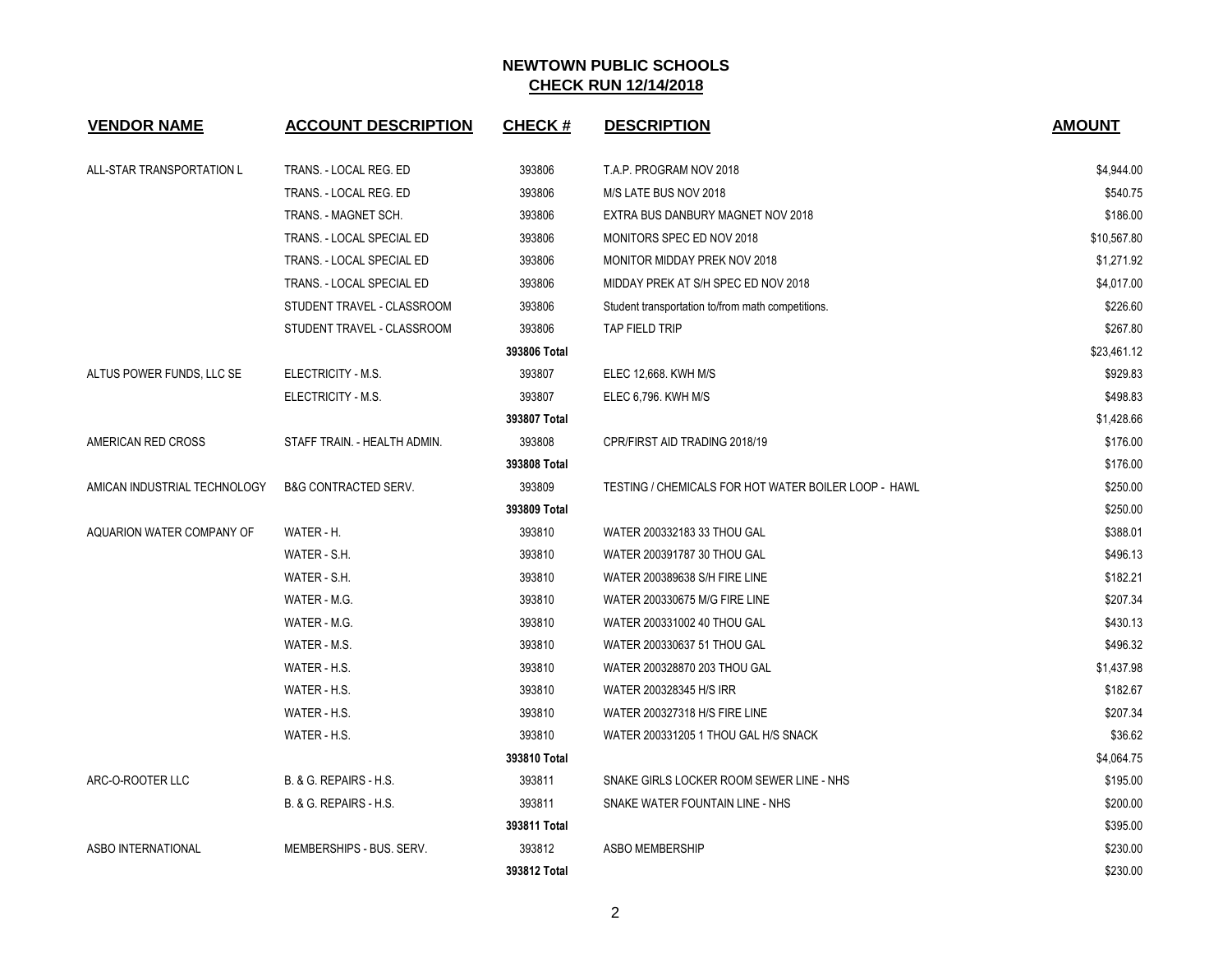| <b>VENDOR NAME</b>               | <b>ACCOUNT DESCRIPTION</b>      | <b>CHECK#</b> | <b>DESCRIPTION</b>                              | <b>AMOUNT</b> |
|----------------------------------|---------------------------------|---------------|-------------------------------------------------|---------------|
| ASSOCIATED REFUSE HAULERS        | <b>REFUSE REMOVAL</b>           | 393813        | REFUSE REMOVAL 2018-2019 3RD YEAR OF 5 YEAR BID | \$8,204.29    |
|                                  | <b>REFUSE REMOVAL</b>           | 393813        | CARDBOARD RECYCLING - 2018-2019                 | \$410.00      |
|                                  | <b>REFUSE REMOVAL</b>           | 393813        | CARDBOARD RECYCLING - 2018-2019                 | \$40.00       |
|                                  | <b>REFUSE REMOVAL</b>           | 393813        | CARDBOARD RECYCLING - 2018-2019                 | \$197.00      |
|                                  | <b>REFUSE REMOVAL</b>           | 393813        | CARDBOARD RECYCLING - 2018-2019                 | \$172.00      |
|                                  | <b>REFUSE REMOVAL</b>           | 393813        | CARDBOARD RECYCLING - 2018-2019                 | \$118.00      |
|                                  | <b>REFUSE REMOVAL</b>           | 393813        | CARDBOARD RECYCLING - 2018-2019                 | \$190.00      |
|                                  | <b>REFUSE REMOVAL</b>           | 393813        | CARDBOARD RECYCLING - 2018-2019                 | \$161.00      |
|                                  |                                 | 393813 Total  |                                                 | \$9,492.29    |
| <b>BATTISTI, LAURA</b>           | MEMBERSHIPS - WORLD LANG.       | 393814        | <b>MEMBERSHIP AATI</b>                          | \$50.00       |
|                                  | STAFF TRAVEL - CLASSROOM        | 393814        | TRAVEL UCONN ECE ITALIAN WORKSHOP               | \$89.93       |
|                                  |                                 | 393814 Total  |                                                 | \$139.93      |
| BEN BRONZ FOUNDATION INC.        | TUITION - OUT-OF-DISTRICT       | 393815        | TUITION - OUT-OF-DISTRICT                       | \$5,200.00    |
|                                  | TUITION - OUT-OF-DISTRICT       | 393815        | TUITION - OUT-OF-DISTRICT                       | \$6,018.54    |
|                                  |                                 | 393815 Total  |                                                 | \$11,218.54   |
| <b>BERNSON, PETER</b>            | INSTR. SUPPLIES - COMPUTER ED.  | 393816        | <b>CSTA MEMBERSHIP &amp; CONF</b>               | \$165.00      |
|                                  |                                 | 393816 Total  |                                                 | \$165.00      |
| <b>BRACKSIECK, JILL</b>          | STAFF TRAIN. - STAFF DEVELOP.   | 393817        | <b>NSTA CONF HOTEL</b>                          | \$440.76      |
|                                  | STAFF TRAVEL - STAFF DEVELOP.   | 393817        | NSTA CONF FLIGHT, PARKING & TRAVEL              | \$417.98      |
|                                  | OTHER SUPPLIES - STAFF DEVELOP. | 393817        | NSTA CONF FOOD                                  | \$139.62      |
|                                  |                                 | 393817 Total  |                                                 | \$998.36      |
| <b>BROCKETT, EUGENIA</b>         | STAFF TRAVEL - PUPIL SERV.      | 393818        | TRAVEL NOV 2018                                 | \$47.47       |
|                                  |                                 | 393818 Total  |                                                 | \$47.47       |
| BYRNE, SABRINA                   | STAFF TRAVEL - CLASSROOM        | 393819        | TRAVEL 11/02-12/03/18                           | \$55.54       |
|                                  |                                 | 393819 Total  |                                                 | \$55.54       |
| <b>CANON SOLUTIONS AMERICA I</b> | CONTRACTED SERV. - CLASSRM      | 393820        | <b>MAINT COPIER USAGE</b>                       | \$600.81      |
|                                  | CONTRACTED SERV. - CLASSRM      | 393820        | <b>MAINT COPIER USAGE</b>                       | \$794.32      |
|                                  | CONTRACTED SERV. - CLASSRM      | 393820        | <b>MAINT COPIER USAGE</b>                       | \$314.49      |
|                                  | CONTRACTED SERV. - CLASSRM      | 393820        | <b>MAINT COPIER USAGE</b>                       | \$566.97      |
|                                  | CONTRACTED SERV. - CLASSRM      | 393820        | <b>MAINT COPIER USAGE</b>                       | \$704.65      |
|                                  | CONTRACTED SERV. - CLASSRM      | 393820        | MAINT COPIER USAGE                              | \$936.26      |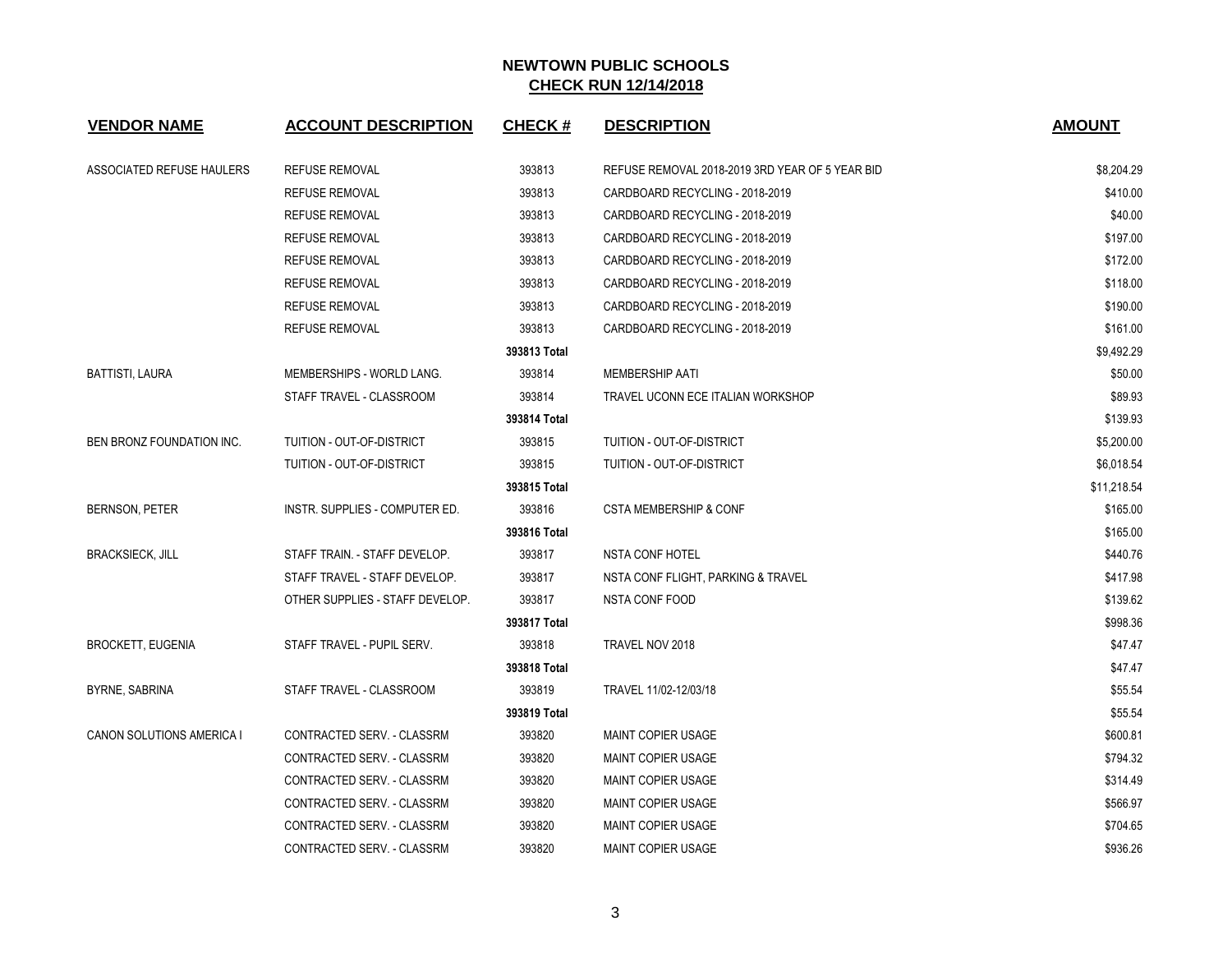| <b>VENDOR NAME</b>        | <b>ACCOUNT DESCRIPTION</b>       | <b>CHECK#</b> | <b>DESCRIPTION</b>                                                  | <b>AMOUNT</b> |
|---------------------------|----------------------------------|---------------|---------------------------------------------------------------------|---------------|
| CANON SOLUTIONS AMERICA I | CONTRACTED SERV. - CLASSRM       | 393820        | <b>MAINT COPIER USAGE</b>                                           | \$2,083.27    |
|                           | CONTRACTED SERV. - BUS. SERV.    | 393820        | <b>MAINT COPIER USAGE</b>                                           | \$110.08      |
|                           |                                  | 393820 Total  |                                                                     | \$6,110.85    |
| <b>CARLSON, ERIKA</b>     | <b>SUPPLIES - LIBRARY</b>        | 393821        | <b>LIBRARY SUPPLIES</b>                                             | \$125.36      |
|                           |                                  | 393821 Total  |                                                                     | \$125.36      |
| CED                       | <b>B&amp;G SUPPLIES - MAINT.</b> | 393822        | SCREWDRIVER, WAIST BELT, HAMMER HOLDER, BUCKET BAG - MAINT SUPPLIES | \$226.89      |
|                           |                                  | 393822 Total  |                                                                     | \$226.89      |
| CES                       | STAFF TRAIN. - PUPIL SERV.       | 393823        | PMT TRAINING 12/3/18                                                | \$1,250.00    |
|                           |                                  | 393823 Total  |                                                                     | \$1,250.00    |
| CHAINSAWS UNLIMITED.      | <b>REPAIRS - MAINT.</b>          | 393824        | SNOW BLOWER REPAIRS - MAINT REPAIRS                                 | \$345.88      |
|                           | <b>REPAIRS - MAINT.</b>          | 393824        | SNOW BLOWER REPAIRS - MAINT REPAIRS                                 | \$275.54      |
|                           | <b>REPAIRS - MAINT.</b>          | 393824        | SNOW BLOWER REPAIRS - MAINT REPAIRS                                 | \$340.39      |
|                           | <b>REPAIRS - MAINT.</b>          | 393824        | SNOW BLOWER REPAIRS - MAINT REPAIRS                                 | \$116.32      |
|                           | <b>REPAIRS - MAINT.</b>          | 393824        | SNOW BLOWER REPAIRS - MAINT REPAIRS                                 | \$111.21      |
|                           | <b>REPAIRS - MAINT.</b>          | 393824        | SNOW BLOWER REPAIRS - MAINT REPAIRS                                 | \$189.15      |
|                           | <b>REPAIRS - MAINT.</b>          | 393824        | SNOW BLOWER REPAIRS - MAINT REPAIRS                                 | \$189.15      |
|                           | <b>REPAIRS - MAINT.</b>          | 393824        | SNOW BLOWER REPAIRS - MAINT REPAIRS                                 | \$130.61      |
|                           |                                  | 393824 Total  |                                                                     | \$1,698.25    |
| <b>CIRMA</b>              | LIABILITY/UMBRELLA INS.          | 393825        | POLICY # LAP 2018011756 03 2018/193RD OTR                           | \$21,022.50   |
|                           | PROPERTY INSURANCE               | 393825        | POLICY # LAP 2018011756 03 2018/193RD OTR                           | \$64,505.00   |
|                           |                                  | 393825 Total  |                                                                     | \$85,527.50   |
| <b>CIRMA</b>              | WORKERS COMP.                    | 393826        | POLICY # WC 2018011755 03 2018/193RD QTR                            | \$120,200.13  |
|                           |                                  | 393826 Total  |                                                                     | \$120,200.13  |
| CONNELLY, SUSAN           | INSTR. SUPPLIES - GUIDANCE       | 393827        | <b>CAREER DAY</b>                                                   | \$258.91      |
|                           |                                  | 393827 Total  |                                                                     | \$258.91      |
| <b>CRYSTAL ROCK</b>       | INSTR. SUPPLIES - CLASSROOM      | 393828        | Delivery of 18, 5 gallon bottles of                                 | \$108.00      |
|                           | INSTR. SUPPLIES - CLASSROOM      | 393828        | Rental of Cold/Hot Cooler                                           | \$6.00        |
|                           |                                  | 393828 Total  |                                                                     | \$114.00      |
| DEVEREUX CONNECTICUT      | TUITION - OUT-OF-DISTRICT        | 393829        | TUITION - OUT-OF-DISTRICT                                           | \$5,327.80    |
|                           |                                  | 393829 Total  |                                                                     | \$5,327.80    |
| EAGLE FENCE & GUARDRAIL   | <b>B. &amp; G. REPAIRS - H.</b>  | 393830        | <b>PLAYGROUND FENCE GATES - HAWL</b>                                | \$2,955.00    |
|                           |                                  | 393830 Total  |                                                                     | \$2,955.00    |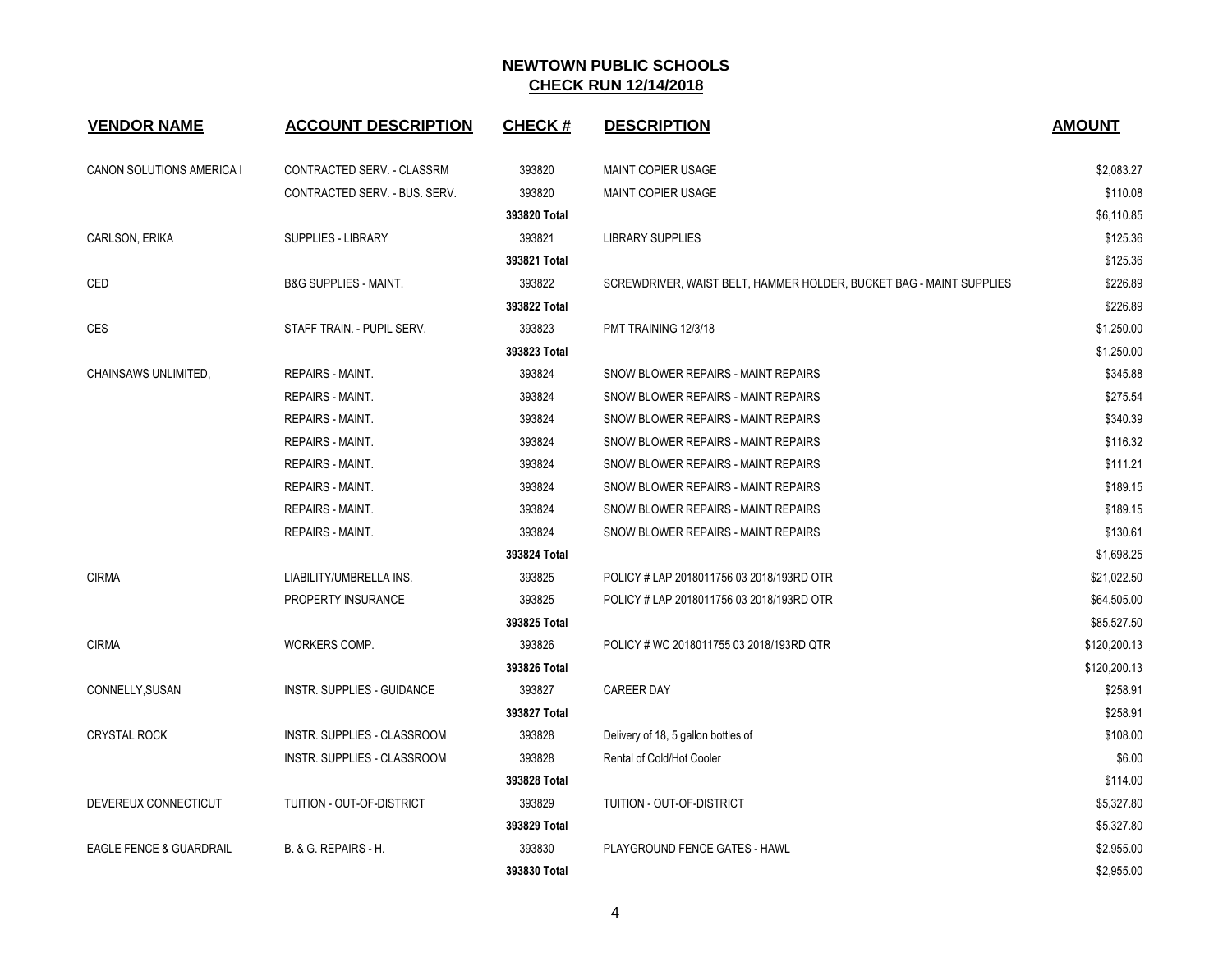| <b>VENDOR NAME</b>          | <b>ACCOUNT DESCRIPTION</b>      | <b>CHECK#</b> | <b>DESCRIPTION</b>                                        | <b>AMOUNT</b> |
|-----------------------------|---------------------------------|---------------|-----------------------------------------------------------|---------------|
| EASTERN WATER SOLUTIONS     | B. & G. REPAIRS - HOM.          | 393831        | VAC TRUCK CHARGE - HOM                                    | \$520.00      |
|                             |                                 | 393831 Total  |                                                           | \$520.00      |
| <b>EDADVANCE</b>            | STAFF TRAIN. - STAFF DEVELOP.   | 393832        | October 1, 2018 Evaluator Calibration Training            | \$800.00      |
|                             |                                 | 393832 Total  |                                                           | \$800.00      |
| EVERSOURCE (ELEC-BOE)       | ELECTRICITY - M.G.              | 393833        | ELEC 51171733009 20,960. KWH                              | \$3,600.70    |
|                             | ELECTRICITY - M.S.              | 393833        | ELEC 51352546030 1985. KWH                                | \$441.03      |
|                             | ELECTRICITY - H.S.              | 393833        | ELEC 51418253076 101,520 KWH                              | \$55,619.78   |
|                             | ELECTRICITY - H.S.              | 393833        | ELEC 51356633040 10. KWH                                  | \$44.98       |
|                             |                                 | 393833 Total  |                                                           | \$59,706.49   |
| EVERSOURCE (GAS-BOE)        | PROPANE & NATURAL GAS - HAW.    | 393834        | GAS 57890556004 2,640. CCF                                | \$2,398.56    |
|                             | PROPANE & NATURAL GAS - S.H.    | 393834        | GAS 57914087044 4,230. CCF                                | \$3,472.74    |
|                             | PROPANE & NATURAL GAS - M.G.    | 393834        | GAS 57511457020 4,250. CCF                                | \$3,591.91    |
|                             | PROPANE & NATURAL GAS - RIS.    | 393834        | GAS 57410220032 8,120. CCF                                | \$5,823.74    |
|                             | PROPANE & NATURAL GAS - RIS.    | 393834        | GAS 57526160064 220. CCF                                  | \$277.90      |
|                             | PROPANE & NATURAL GAS - M.S.    | 393834        | GAS 57201350022 8310. CCF                                 | \$6,102.36    |
|                             | PROPANE & NATURAL GAS - H.S.    | 393834        | GAS 57445161052 25,890. CCF                               | \$18,408.17   |
|                             |                                 | 393834 Total  |                                                           | \$40,075.38   |
| FEDA, KRISTINE M.           | STAFF TRAIN. - STAFF DEVELOP.   | 393835        | <b>NSTA CONF HOTEL</b>                                    | \$440.76      |
|                             | STAFF TRAVEL - STAFF DEVELOP.   | 393835        | <b>NSTA CONF AIRFARE</b>                                  | \$231.40      |
|                             | OTHER SUPPLIES - STAFF DEVELOP. | 393835        | <b>NSTA CONF MEALS</b>                                    | \$139.00      |
|                             |                                 | 393835 Total  |                                                           | \$811.16      |
| <b>FEDERAL EXPRESS CORP</b> | <b>INSTR. SUPPLIES - MATH</b>   | 393836        | Cost to ship an Elmo doc camera to NJ for repair service. | \$15.97       |
|                             |                                 | 393836 Total  |                                                           | \$15.97       |
| FOREMAN SCHOOL              | TUITION - OUT-OF-DISTRICT       | 393837        | TUITION - OUT-OF-DISTRICT                                 | \$19,000.01   |
|                             |                                 | 393837 Total  |                                                           | \$19,000.01   |
| FOUNDATION SCHOOL, T        | TUITION - OUT-OF-DISTRICT       | 393838        | TUITION - OUT-OF-DISTRICT                                 | \$7,500.00    |
|                             | TUITION - OUT-OF-DISTRICT       | 393838        | TUITION - OUT-OF-DISTRICT                                 | \$7,500.00    |
|                             | TUITION - OUT-OF-DISTRICT       | 393838        | TUITION - OUT-OF-DISTRICT                                 | \$7,500.00    |
|                             | TUITION - OUT-OF-DISTRICT       | 393838        | TUITION - OUT-OF-DISTRICT                                 | \$7,500.00    |
|                             |                                 | 393838 Total  |                                                           | \$30,000.00   |
| GELINAS JOHN DR.            | PROF. SERV. - PSYCH/MED. EVAL.  | 393839        | PROF. SERV. - PSYCH/MED. EVAL.                            | \$3,400.00    |
|                             |                                 | 393839 Total  |                                                           | \$3,400.00    |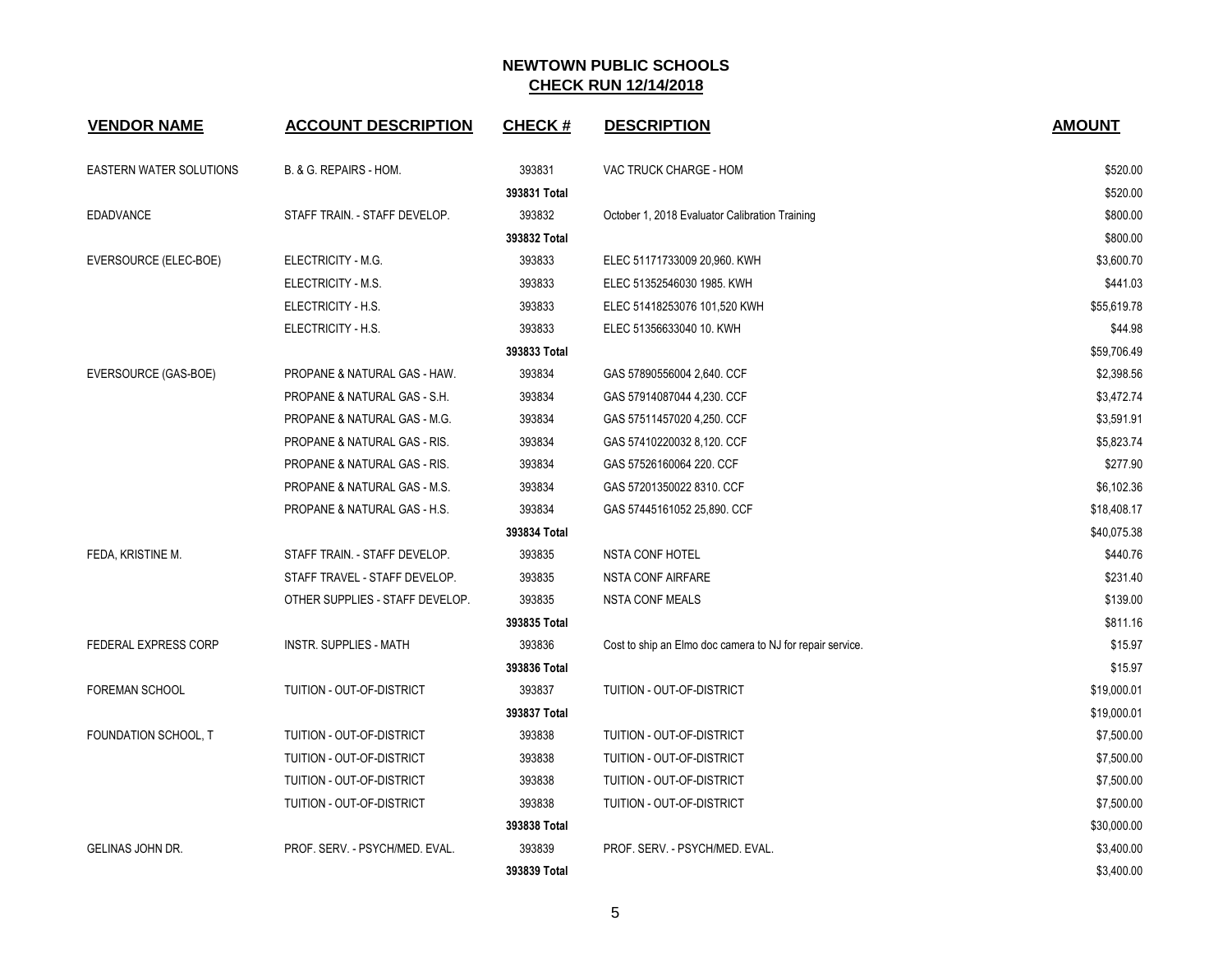| <b>VENDOR NAME</b>           | <b>ACCOUNT DESCRIPTION</b>       | <b>CHECK#</b> | <b>DESCRIPTION</b>                                                | <b>AMOUNT</b> |
|------------------------------|----------------------------------|---------------|-------------------------------------------------------------------|---------------|
| <b>GELINAS JOHN DR.</b>      | <b>TUITION - OUT-OF-DISTRICT</b> | 393840        | TUITION - OUT-OF-DISTRICT                                         | \$200.00      |
|                              |                                  | 393840 Total  |                                                                   | \$200.00      |
| <b>GLOBAL MECHANICAL LLC</b> | <b>EMERGENCY REPAIRS - RIS.</b>  | 393841        | <b>REBUILD CIRCULATOR - RIS</b>                                   | \$1,810.00    |
|                              | B. & G. REPAIRS - H.S.           | 393841        | BAD COMPRESSOR REPLACE SERVER RM - NHS                            | \$2,723.61    |
|                              |                                  | 393841 Total  |                                                                   | \$4,533.61    |
| GOLDIE AND LIBRO MUSIC CE    | <b>REPAIRS - MUSIC</b>           | 393842        | <b>INSTRUMENT REPAIRS</b>                                         | \$350.00      |
|                              |                                  | 393842 Total  |                                                                   | \$350.00      |
| <b>GOPHER</b>                | INSTR. SUPPLIES - P.E.           | 393843        | Instruction supplies PE Quote #5521965                            | (\$111.60)    |
|                              | INSTR. SUPPLIES - P.E.           | 393843        | Instruction supplies PE Quote #5521965                            | \$231.45      |
|                              |                                  | 393843 Total  |                                                                   | \$119.85      |
| <b>PRIVATE</b>               | TUITION - OUT-OF-DISTRICT        | 393844        | TUITION - OUT-OF-DISTRICT                                         | \$3,240.00    |
|                              |                                  | 393844 Total  |                                                                   | \$3,240.00    |
| PRIVATE                      | TUITION - OUT-OF-DISTRICT        | 393845        | TUITION - OUT-OF-DISTRICT                                         | \$6,500.00    |
|                              |                                  | 393845 Total  |                                                                   | \$6,500.00    |
| GRAYSON, RICHARD H.          | PROF. SERV. - PSYCH/MED. EVAL.   | 393846        | PROF. SERV. - PSYCH/MED. EVAL.                                    | \$3,500.00    |
|                              |                                  | 393846 Total  |                                                                   | \$3,500.00    |
| HB COMMUNICATIONS INC.       | INSTR. SUPPLIES - INFO. TECH.    | 393847        | Lamp for Epson 970 V13H010L96Quote 20111598                       | \$69.00       |
|                              |                                  | 393847 Total  |                                                                   | \$69.00       |
| HEARTS OF HOPE FOUNDATION    | INSTR. SUPPLIES - CLASSROOM      | 393848        | Hearts of Hope, 60-Heart Kit                                      | \$360.00      |
|                              |                                  | 393848 Total  |                                                                   | \$360.00      |
| HIRUO, AMY                   | STAFF TRAIN. - STAFF DEVELOP.    | 393849        | <b>NSTA CONF HOTEL</b>                                            | \$440.76      |
|                              | STAFF TRAVEL - STAFF DEVELOP.    | 393849        | <b>NSTA CONF FLIGHT</b>                                           | \$202.40      |
|                              | OTHER SUPPLIES - STAFF DEVELOP.  | 393849        | NSTA CONF FOOD                                                    | \$146.02      |
|                              |                                  | 393849 Total  |                                                                   | \$789.18      |
| <b>HON ACCESSORIES</b>       | INSTR. SUPPLIES - SCIENCE        | 393850        | Replacement Keys plus shipping and handling for a lateral cabinet | \$17.50       |
|                              |                                  | 393850 Total  |                                                                   | \$17.50       |
| HURLEY, B.F. MAT COMPANY     | OFF. SUPPLIES - ADMIN.           | 393851        | Custom made mats, quote 122849-18, see attached order             | \$370.80      |
|                              |                                  | 393851 Total  |                                                                   | \$370.80      |
| INTERSTATE & LAKELAND LUM    | B. & G. REPAIRS - M.S.           | 393852        | <b>WALL REPAIRS - NMS</b>                                         | \$54.24       |
|                              |                                  | 393852 Total  |                                                                   | \$54.24       |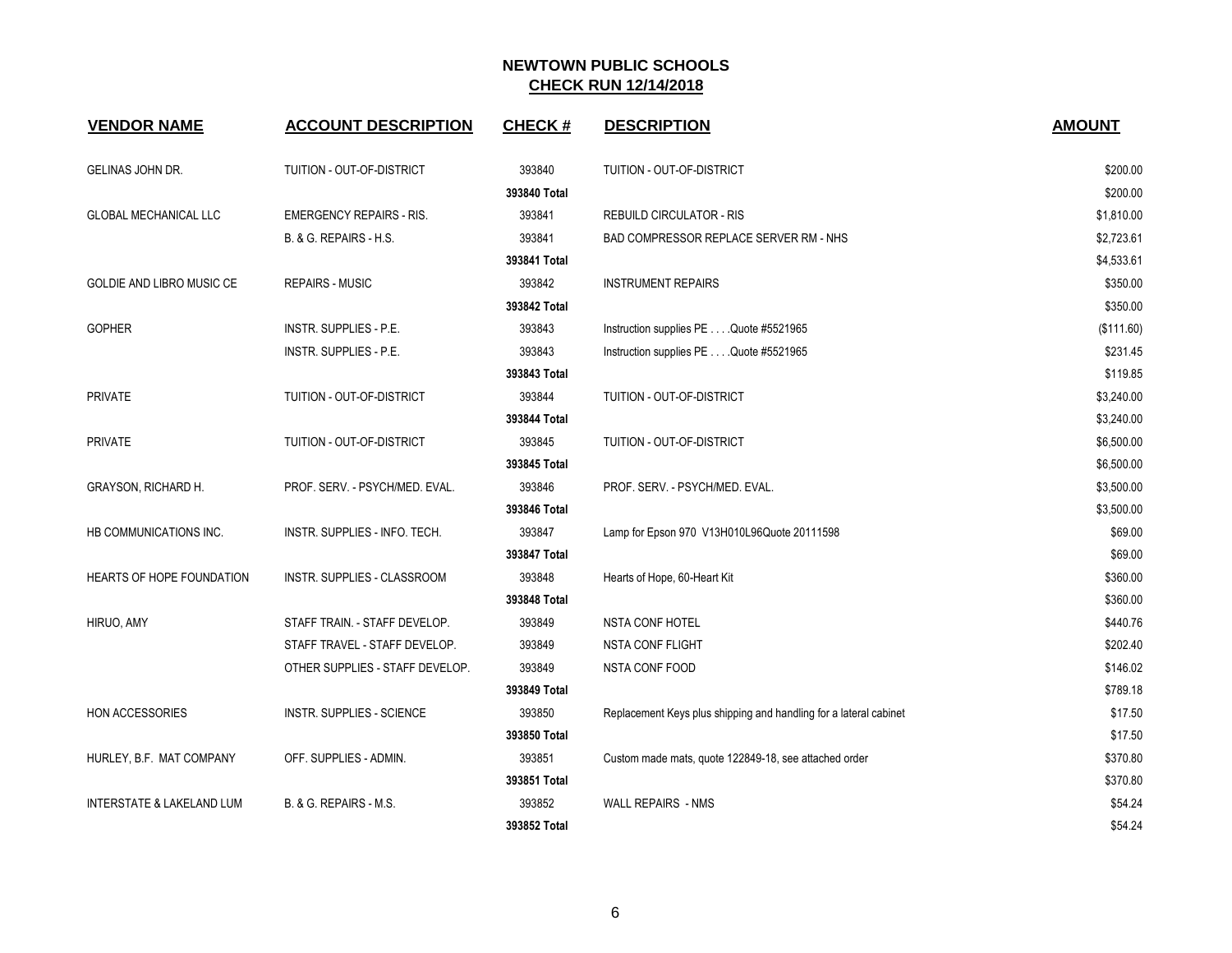| <b>VENDOR NAME</b>        | <b>ACCOUNT DESCRIPTION</b>            | <b>CHECK#</b> | <b>DESCRIPTION</b>                                                               | <b>AMOUNT</b> |
|---------------------------|---------------------------------------|---------------|----------------------------------------------------------------------------------|---------------|
| J.C. MUSIC, LLC           | <b>REPAIRS - MUSIC</b>                | 393853        | For instrument repairs needed throughout the school year.                        | \$158.00      |
|                           | <b>REPAIRS - MUSIC</b>                | 393853        | For instrument repairs needed throughout the school year.                        | \$254.00      |
|                           |                                       | 393853 Total  |                                                                                  | \$412.00      |
| K - MAN GLASS CORP        | B. & G. REPAIRS - H.S.                | 393854        | REPLACE BROKEN BOYS RM WINDOW - NHS                                              | \$235.00      |
|                           |                                       | 393854 Total  |                                                                                  | \$235.00      |
| KAMCO SUPPLY CORP OF NEW  | <b>B&amp;G SUPPLIES - MAINT.</b>      | 393855        | CEILING TILE - MAINT SUPPLIES                                                    | \$249.60      |
|                           |                                       | 393855 Total  |                                                                                  | \$249.60      |
| <b>KENNEDY INDUSTRIES</b> | INSTR. SUPPLIES - SPORTS              | 393856        | Wrestling Supplies for Mats-1 Mop/1 Extra Mop Pad/2 Ken Clean PLUS Mat Cleaner   | \$276.75      |
|                           |                                       | 393856 Total  |                                                                                  | \$276.75      |
| <b>PRIVATE</b>            | TUITION - OUT-OF-DISTRICT             | 393857        | TUITION - OUT-OF-DISTRICT                                                        | \$20,000.00   |
|                           |                                       | 393857 Total  |                                                                                  | \$20,000.00   |
| KUTA SOFTWARE LLC         | <b>INSTR. SUPPLIES - MATH</b>         | 393858        | Site License Renewal per attached                                                | \$543.00      |
|                           | <b>INSTR. SUPPLIES - MATH</b>         | 393858        | Shipping and Handling                                                            | \$6.00        |
|                           |                                       | 393858 Total  |                                                                                  | \$549.00      |
| <b>LAND JET BUS LINES</b> | STUDENT TRAVEL - MUSIC                | 393859        | <b>BAND TO NEW JERSEY</b>                                                        | \$2,850.00    |
|                           |                                       | 393859 Total  |                                                                                  | \$2,850.00    |
| LITERACY HOW, INC.        | PROF. SERV. - PSYCH/MED. EVAL.        | 393860        | PROF. SERV. - PSYCH/MED. EVAL.                                                   | \$750.00      |
|                           |                                       | 393860 Total  |                                                                                  | \$750.00      |
| LOVELETT, THOMAS          | <b>ACTIVITIES SALARIES</b>            | 393861        | DIVING INSTRUCTIONS                                                              | \$1,600.00    |
|                           |                                       | 393861 Total  |                                                                                  | \$1,600.00    |
| <b>MAILFINANCE</b>        | EQUIP RENTAL - ADMIN.                 | 393862        | LEASE AGREEMENT 2018/19 H/S MAILING MACH #N15043054A                             | \$783.00      |
|                           | EQUIP RENTAL - BUS. SERV.             | 393862        | LEASE AGREEMENT 2018/19 C/O MAILING MACH #N15043125A                             | \$783.00      |
|                           | EQUIP RENTAL - BUS. SERV.             | 393862        | LEASE AGREEMENT 2018/19 C/O FOLDING MACH #N15051617A                             | \$591.00      |
|                           |                                       | 393862 Total  |                                                                                  | \$2,157.00    |
| MASON W.B. INC.           | OFF. SUPPLIES - BUS. SERV.            | 393863        | <b>SUPPLIES 2018/19</b>                                                          | \$24.19       |
|                           | OFF. SUPPLIES - BUS. SERV.            | 393863        | COFFEE 20081/19                                                                  | \$33.57       |
|                           | INSTR. SUPPLIES - ENGLISH             | 393863        | English portion.                                                                 | \$150.60      |
|                           | INSTR. SUPPLIES - WORLD LANG.         | 393863        | World Language portion                                                           | \$54.00       |
|                           | <b>EQUIPMENT - DISTRICT FURNITURE</b> | 393863        | 150 FOLDING CHAIRS / RACKS - HOM                                                 | \$5,362.75    |
|                           | <b>INSTR. SUPPLIES - CLASSROOM</b>    | 393863        | Misc. office supplies including: AA batteries, AAA batteries, Large Binder clips | \$143.81      |
|                           | INSTR. SUPPLIES - CLASSROOM           | 393863        | For supplies as needed through the year.                                         | \$100.67      |
|                           | <b>INSTR. SUPPLIES - SCIENCE</b>      | 393863        | Spiral Notebooks                                                                 | \$10.80       |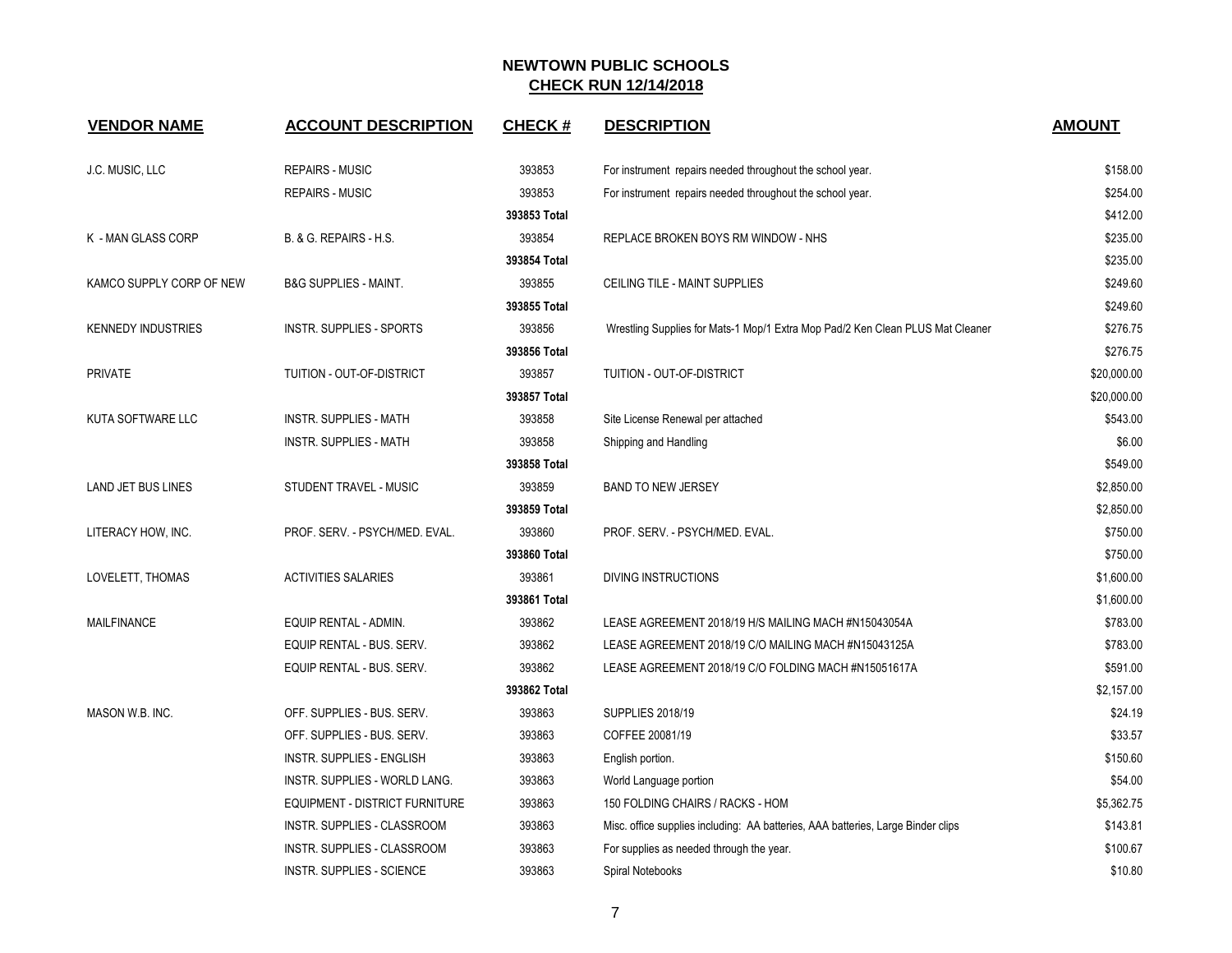| <b>VENDOR NAME</b>        | <b>ACCOUNT DESCRIPTION</b>          | <b>CHECK#</b> | <b>DESCRIPTION</b>                                                   | <b>AMOUNT</b> |
|---------------------------|-------------------------------------|---------------|----------------------------------------------------------------------|---------------|
| MASON W.B. INC.           | INSTR. SUPPLIES - CLASSROOM         | 393863        | Green Contr. Paper, Small Binder Clips & Drawing Paper - No Shipping | \$53.74       |
|                           | OFF. SUPPLIES - BUS. SERV.          | 393863        | CARTONS OF COPIER PAPER                                              | \$994.80      |
|                           |                                     | 393863 Total  |                                                                      | \$6,928.93    |
| MELIORA ACADEMY INC.      | TUITION - OUT-OF-DISTRICT           | 393864        | TUITION - OUT-OF-DISTRICT                                            | \$14,191.00   |
|                           |                                     | 393864 Total  |                                                                      | \$14,191.00   |
| MILESTONES BEHAVIORAL SER | TUITION - OUT-OF-DISTRICT           | 393865        | TUITION - OUT-OF-DISTRICT                                            | \$35,000.00   |
|                           |                                     | 393865 Total  |                                                                      | \$35,000.00   |
| <b>MITCHELL</b>           | FUEL FOR VEHICLES - TRANS.          | 393866        | PROPANE 800.0 GAS                                                    | \$1,032.00    |
|                           | FUEL FOR VEHICLES - TRANS.          | 393866        | PROPANE 799.6 GAS                                                    | \$1,031.48    |
|                           | FUEL FOR VEHICLES - TRANS.          | 393866        | PROPANE 5.4 GAS                                                      | \$6.97        |
|                           | <b>FUEL FOR VEHICLES - TRANS.</b>   | 393866        | PROPANE600.0 GAS                                                     | \$774.00      |
|                           |                                     | 393866 Total  |                                                                      | \$2,844.45    |
| MORSE & CO, E.A.          | <b>B&amp;G SUPPLIES - CUSTODIAL</b> | 393867        | CLEAN BY PEROXY, GLASS CLEANER - CUST SUPPLIES                       | \$1,011.84    |
|                           | <b>B&amp;G SUPPLIES - CUSTODIAL</b> | 393867        | CLEAN BY PEROXY, GLASS CLEANER - CUST SUPPLIES                       | \$666.48      |
|                           |                                     | 393867 Total  |                                                                      | \$1,678.32    |
| NATIONAL K12 CERAMIC EXHI | <b>INSTR. SUPPLIES - ART</b>        | 393868        | ENTRY FEE FOR ANNUAL COMPETITION                                     | \$30.00       |
|                           |                                     | 393868 Total  |                                                                      | \$30.00       |
| NEW YORK TIMES, THE       | SUPPLIES - LIBRARY                  | 393869        | Subscription invoice.                                                | \$185.40      |
|                           |                                     | 393869 Total  |                                                                      | \$185.40      |
| NEWTOWN BOARD OF EDU      | MEDICAL INS. PREMIUMS               | 393870        | LONG TERM DISABILITY                                                 | \$2,466.28    |
|                           | <b>ADMINISTRATION FEES</b>          | 393870        | COBRA ADM FEE DEC 2018                                               | \$300.00      |
|                           | <b>ADMINISTRATION FEES</b>          | 393870        | RETIREE ADM FEE NOV 2018                                             | \$165.00      |
|                           | LIFE INSURANCE                      | 393870        | <b>AD&amp;D PREMIUM</b>                                              | \$1,182.74    |
|                           | LIFE INSURANCE                      | 393870        | <b>LIFE PREMIUM</b>                                                  | \$5,913.69    |
|                           |                                     | 393870 Total  |                                                                      | \$10,027.71   |
| NEWTOWN FOOD SERVICES     | OTHER SUPPLIES - STAFF DEVELOP.     | 393871        | November 6th, 2018 District Professional Development                 | \$4,275.00    |
|                           |                                     | 393871 Total  |                                                                      | \$4,275.00    |
| NEWTOWN HARDWARE (2)      | CONTRACTED SERV. - C.W.E.           | 393872        | <b>MOUSE ATTRACTANT GEL</b>                                          | \$43.27       |
|                           |                                     | 393872 Total  |                                                                      | \$43.27       |
| NICHOLSON, DARRYL         | <b>INSTR. SUPPLIES - SCIENCE</b>    | 393873        | AEROSPACE BALSA GLIDER PROJECT                                       | \$34.78       |
|                           |                                     | 393873 Total  |                                                                      | \$34.78       |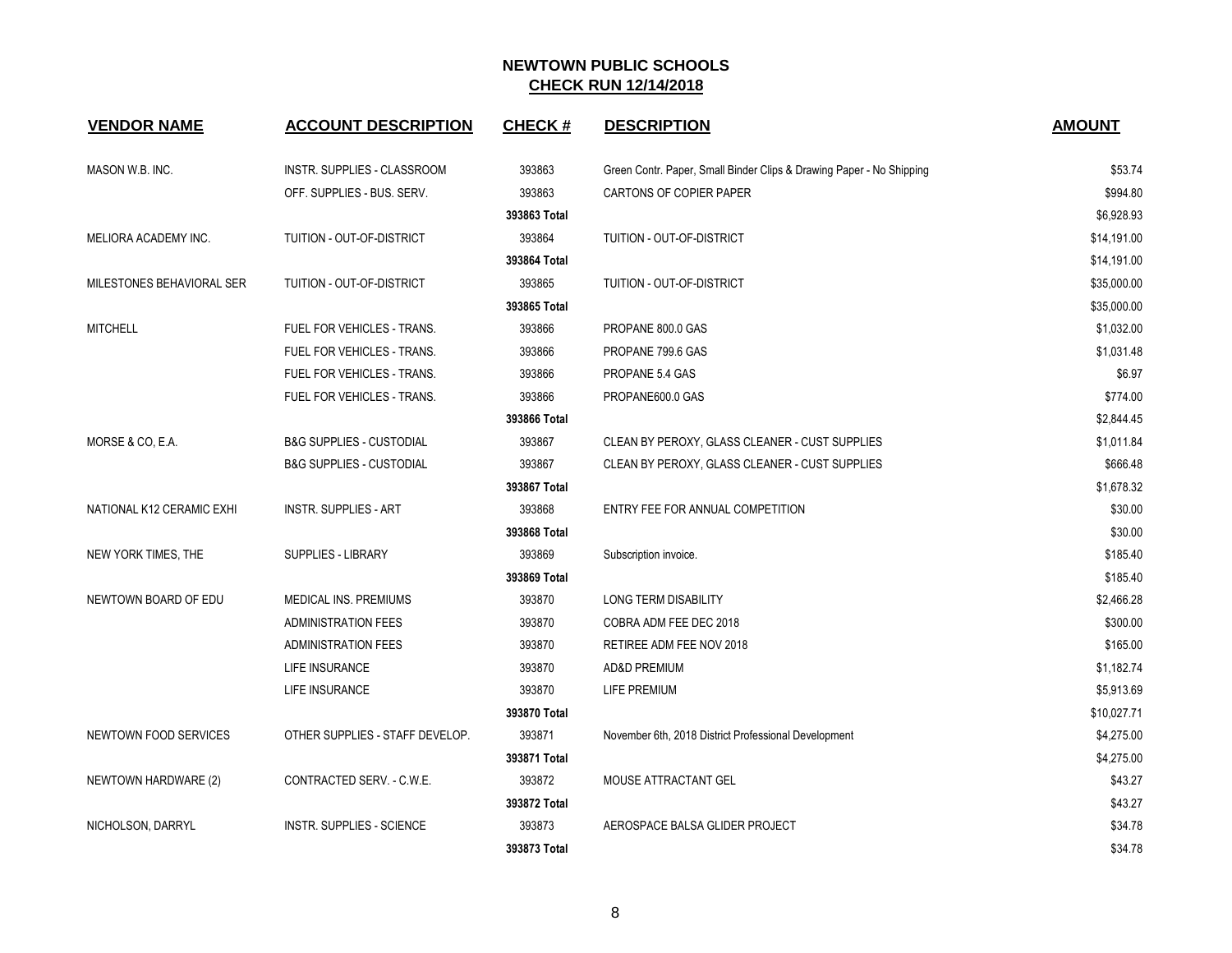| <b>VENDOR NAME</b>        | <b>ACCOUNT DESCRIPTION</b>          | <b>CHECK#</b> | <b>DESCRIPTION</b>                             | <b>AMOUNT</b> |
|---------------------------|-------------------------------------|---------------|------------------------------------------------|---------------|
| <b>NJK AUTOMOTIVE</b>     | <b>REPAIRS - MAINT.</b>             | 393874        | MAINT VEHICLE REPAIRS - 132NT, 117NT, 55NT     | \$102.00      |
|                           | <b>REPAIRS - MAINT.</b>             | 393874        | MAINT VEHICLE REPAIRS - 132NT, 117NT, 55NT     | \$265.00      |
|                           | <b>REPAIRS - MAINT.</b>             | 393874        | MAINT VEHICLE REPAIRS - 132NT, 117NT, 55NT     | \$124.85      |
|                           | REPAIRS - MAINT.                    | 393874        | MAINT VEHICLE REPAIRS - 132NT, 117NT, 55NT     | \$367.15      |
|                           |                                     | 393874 Total  |                                                | \$859.00      |
| NOTEPADS YOUR WAY FOR BUS | INSTR. SUPPLIES - SOC. STUDIES      | 393875        | Personalized SS Dept. notepads                 | \$98.26       |
|                           |                                     | 393875 Total  |                                                | \$98.26       |
| O'CALLAGHAN, MARGARET     | <b>INSTR. SUPPLIES - SPORTS</b>     | 393876        | UNIFIED SPORTS                                 | \$121.98      |
|                           |                                     | 393876 Total  |                                                | \$121.98      |
| ON-SITE SHREDDING         | CONTRACTED SERV. - BUS. SERV.       | 393877        | SHREDDING SERV 2018/19                         | \$50.00       |
|                           | CONTRACTED SERV. - CLASSRM          | 393877        | SHREDDING SERV 2018/19                         | \$35.00       |
|                           |                                     | 393877 Total  |                                                | \$85.00       |
| ONORATO, HEATHER A.       | THERAPISTS - OT/PT                  | 393878        | PT SERVICES TO COVER MATERNITY LEAVE           | \$2,036.80    |
|                           |                                     | 393878 Total  |                                                | \$2,036.80    |
| PALOIAN, RICHARD S.       | <b>B&amp;G SUPPLIES - CUSTODIAL</b> | 393879        | SHOES (90831)                                  | \$150.00      |
|                           |                                     | 393879 Total  |                                                | \$150.00      |
| PAR INC.                  | INSTR. SUPPLIES - PSYCH.            | 393880        | BRIEF PARENT 10973-TB                          | \$144.00      |
|                           | INSTR. SUPPLIES - PSYCH.            | 393880        | BRIEF TEACHER 10974-TB                         | \$72.00       |
|                           | INSTR. SUPPLIES - PSYCH.            | 393880        | <b>SHIPPING</b>                                | \$21.60       |
|                           |                                     | 393880 Total  |                                                | \$237.60      |
| PERKINS SCHOOL FOR THE BL | TUITION - OUT-OF-DISTRICT           | 393881        | TUITION - OUT-OF-DISTRICT                      | \$23,575.80   |
|                           |                                     | 393881 Total  |                                                | \$23,575.80   |
| PIERCE, CHRISSIE          | STAFF TRAIN. - STAFF DEVELOP.       | 393882        | <b>NSTA CONF HOTEL</b>                         | \$440.76      |
|                           | STAFF TRAVEL - STAFF DEVELOP.       | 393882        | NSTA CONF AIRFARE                              | \$231.40      |
|                           | OTHER SUPPLIES - STAFF DEVELOP.     | 393882        | NSTA CONF FOOD                                 | \$152.95      |
|                           |                                     | 393882 Total  |                                                | \$825.11      |
| PRO-ED                    | INSTR. SUPPLIES - SP. ED. PREK-8    | 393883        | YCATS-2 TEST ITEM NUMBER: 14735                | \$784.00      |
|                           | INSTR. SUPPLIES - SP. ED. PREK-8    | 393883        | <b>SHIPPING</b>                                | \$78.40       |
|                           |                                     | 393883 Total  |                                                | \$862.40      |
| RADACHOWSKY, JENNIFER     | STAFF TRAVEL - SP. ED. PREK-8       | 393884        | TRAVEL NOV 2018                                | \$23.54       |
|                           |                                     | 393884 Total  |                                                | \$23.54       |
| REALLY GOOD STUFF INC.    | INSTR. SUPPLIES - CLASSROOM         | 393885        | Medium book pouches, set of 36, Order # 306095 | \$118.84      |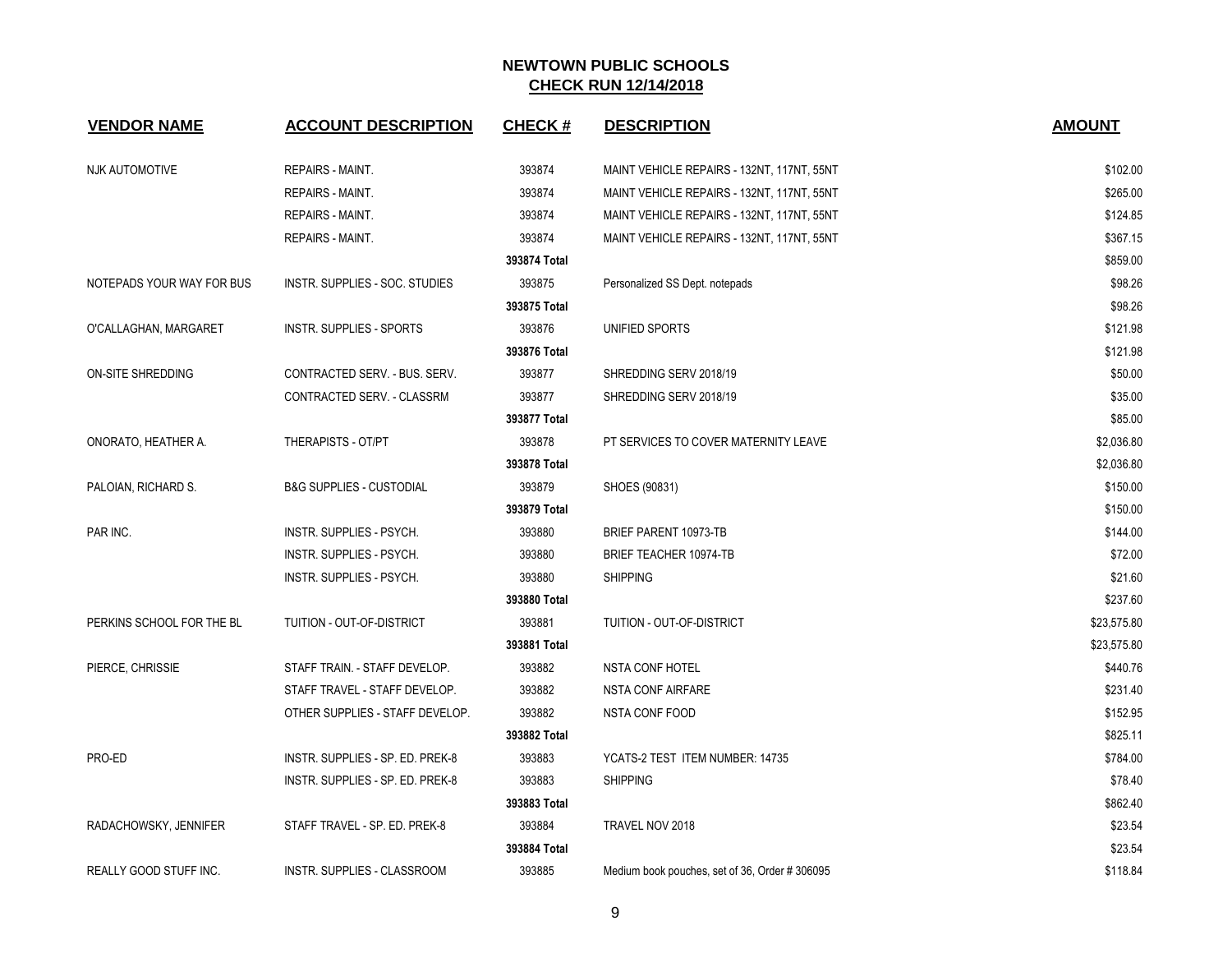| <b>VENDOR NAME</b>              | <b>ACCOUNT DESCRIPTION</b>         | <b>CHECK#</b> | <b>DESCRIPTION</b>                                                   | <b>AMOUNT</b> |
|---------------------------------|------------------------------------|---------------|----------------------------------------------------------------------|---------------|
|                                 | INSTR. SUPPLIES - CLASSROOM        | 393885        | Medium book pouches, set of 4, Order #301472                         | \$73.56       |
|                                 | INSTR. SUPPLIES - CLASSROOM        | 393885        | <b>POSTAGE</b>                                                       | \$55.33       |
|                                 |                                    | 393885 Total  |                                                                      | \$247.73      |
| <b>SCHOOL SPECIALTY</b>         | INSTR. SUPPLIES - CLASSROOM        | 393886        | Sani-Hands 4 Kids Instant Hand Sanitizing Wipes, 300 sheets/canister | \$71.48       |
|                                 |                                    | 393886 Total  |                                                                      | \$71.48       |
| SOUTHBURY PRINTING C            | PRINTING - B.O.E.                  | 393887        | MAILING LABELS BOE                                                   | \$88.82       |
|                                 | PRINTING - ADMIN.                  | 393887        | School Letterhead.                                                   | \$162.58      |
|                                 |                                    | 393887 Total  |                                                                      | \$251.40      |
| STAMM, ANASTASIA                | INSTR. SUPPLIES - TECH ED.         | 393888        | TECH TEAM WEBSITE DOMAIN & HOSTING                                   | \$171.86      |
|                                 |                                    | 393888 Total  |                                                                      | \$171.86      |
| STAPLES BUSINESS ADVANTAG       | <b>INSTR. SUPPLIES - CLASSROOM</b> | 393889        | For supplies as needed.                                              | \$270.35      |
|                                 |                                    | 393889 Total  |                                                                      | \$270.35      |
| STENTIFORD, TOD                 | INSTR. SUPPLIES - SCIENCE          | 393890        | <b>SCIENCE SUPPLIE</b>                                               | \$131.72      |
|                                 | STAFF TRAIN. - CLASSROOM           | 393890        | NSTA CONF FOOD & PARKING                                             | \$146.39      |
|                                 |                                    | 393890 Total  |                                                                      | \$278.11      |
| STEPNEY HARDWARE INC.           | <b>B&amp;G SUPPLIES - MAINT.</b>   | 393891        | MAINT SUPPLIES 2018-2019                                             | \$63.98       |
|                                 |                                    | 393891 Total  |                                                                      | \$63.98       |
| TEACHER SYNERGY, LLC            | <b>INSTR. SUPPLIES - MATH</b>      | 393892        | Math unit resources growing bundle                                   | \$350.00      |
|                                 | <b>INSTR. SUPPLIES - MATH</b>      | 393892        | Processing fee.                                                      | \$2.99        |
|                                 |                                    | 393892 Total  |                                                                      | \$352.99      |
| TECHNICAL EDUCATION SOLUT       | TECH. SOFTWARE - INFO. TECH.       | 393893        | Renewal of Solid Works - 20 User Network and 2 stand alone           | \$1,150.00    |
|                                 |                                    | 393893 Total  |                                                                      | \$1,150.00    |
| <b>TESTA REFRIGERATION, LLC</b> | <b>REPAIRS - CAFETERIA</b>         | 393894        | REPAIR SALAD CASE                                                    | \$1,160.00    |
|                                 |                                    | 393894 Total  |                                                                      | \$1,160.00    |
| THYSSENKRUPP ELEVATOR COR       | <b>B&amp;G CONTRACTED SERV.</b>    | 393895        | ELEVATOR SVC CONTRACT SH/NHS - (7/2/18-6/30/19)                      | \$2,850.00    |
|                                 |                                    | 393895 Total  |                                                                      | \$2,850.00    |
| TOM'S SERVICE LLC               | REPAIRS - CAFETERIA                | 393896        | <b>REPAIR STEAM TABLE</b>                                            | \$80.00       |
|                                 | <b>REPAIRS - CAFETERIA</b>         | 393896        | <b>REPAIR WARMER</b>                                                 | \$80.00       |
|                                 |                                    | 393896 Total  |                                                                      | \$160.00      |
| <b>TORRCO</b>                   | B. & G. REPAIRS - H.S.             | 393897        | PLUMBING REPAIRS - NHS                                               | \$29.97       |
|                                 | B. & G. REPAIRS - H.S.             | 393897        | <b>BOILER #1 REPAIR - NHS</b>                                        | \$442.96      |
|                                 |                                    | 393897 Total  |                                                                      | \$472.93      |